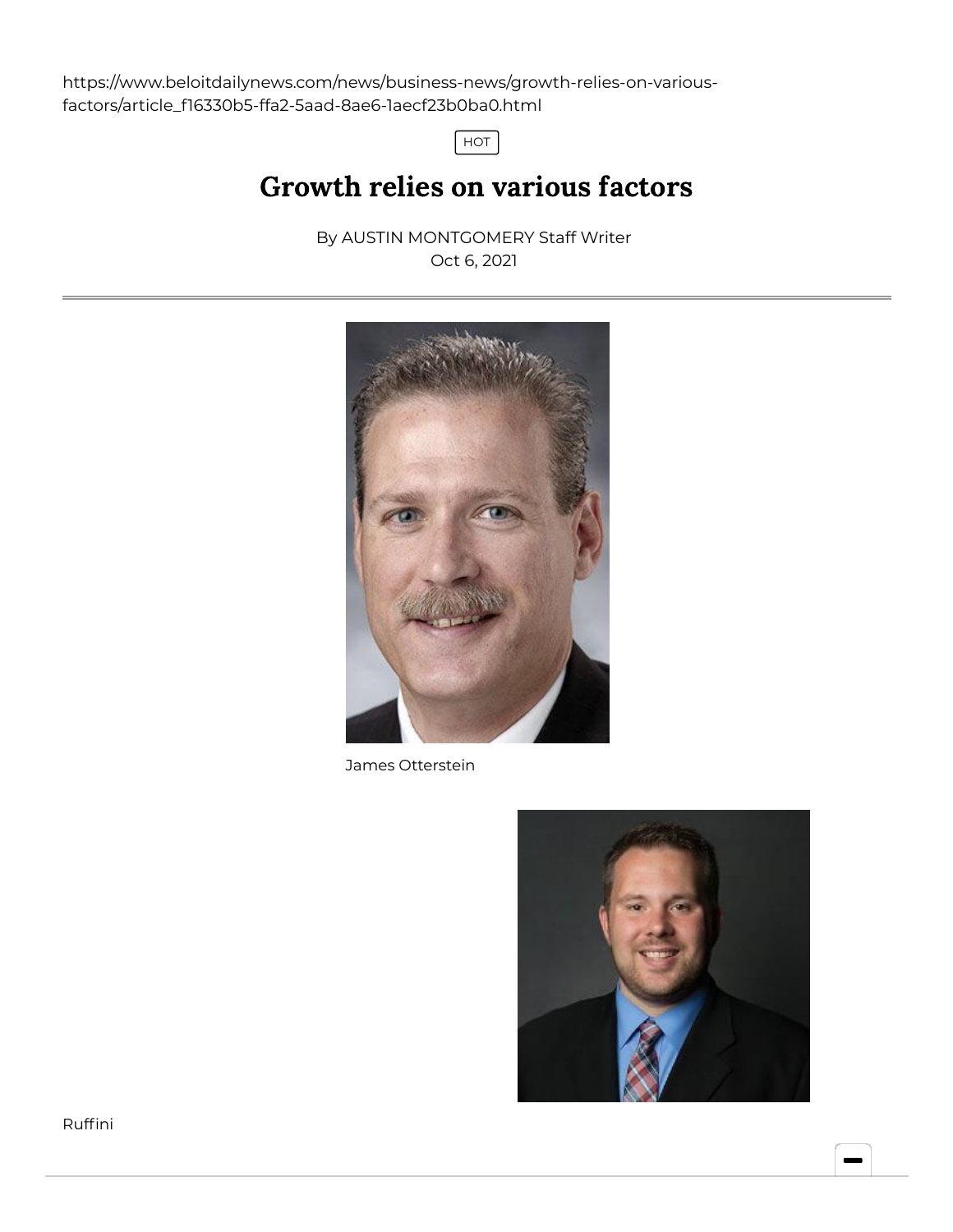ROCK COUNTY, Wis.—Economic development officials in Rock County agree: Supporting regional growth by fostering cooperation between municipalities, coupled with sound private commercial and residential development strategies, are central to the Rock County region's growth into the future.

Regional growth relies on many factors, from land availability to the area's current labor pool and projects aimed at attracting new residents to the area.

Rock County Development Alliance Executive Director James Otterstein says regional growth relies on three main factors: access, affordability and growth.

"Access equates to geographic proximity to domestic and international markets," Otterstein said. "Fortunately, the Janesville-Beloit metropolitan statistical area is naturally well-positioned to leverage its close geographic access to Chicago and Milwaukee, as well as other significant Midwestern markets. Affordability equates to the overall cost of doing business, as well as living in a defined geographic location. Lastly, amenities equate to the entire quality of life spectrum—crime, education, healthcare, workforce, work-play balance and infrastructure. Combined, all of these drivers facilitate critical mass; and this critical mass creates, accelerates and or raises the region's overall economic development and investment profile."

Rock County has approximately 195 acres of developable land primed for future economic development, about 80-acres of which is considered "shovel-ready," a term used in the economic development world that signifies a third-party has reviewed the property and assigned that designation to make the site more appealing to prospective developers and businesses.

To remain competitive, Otterstein said municipalities need to plan to acquire additional land.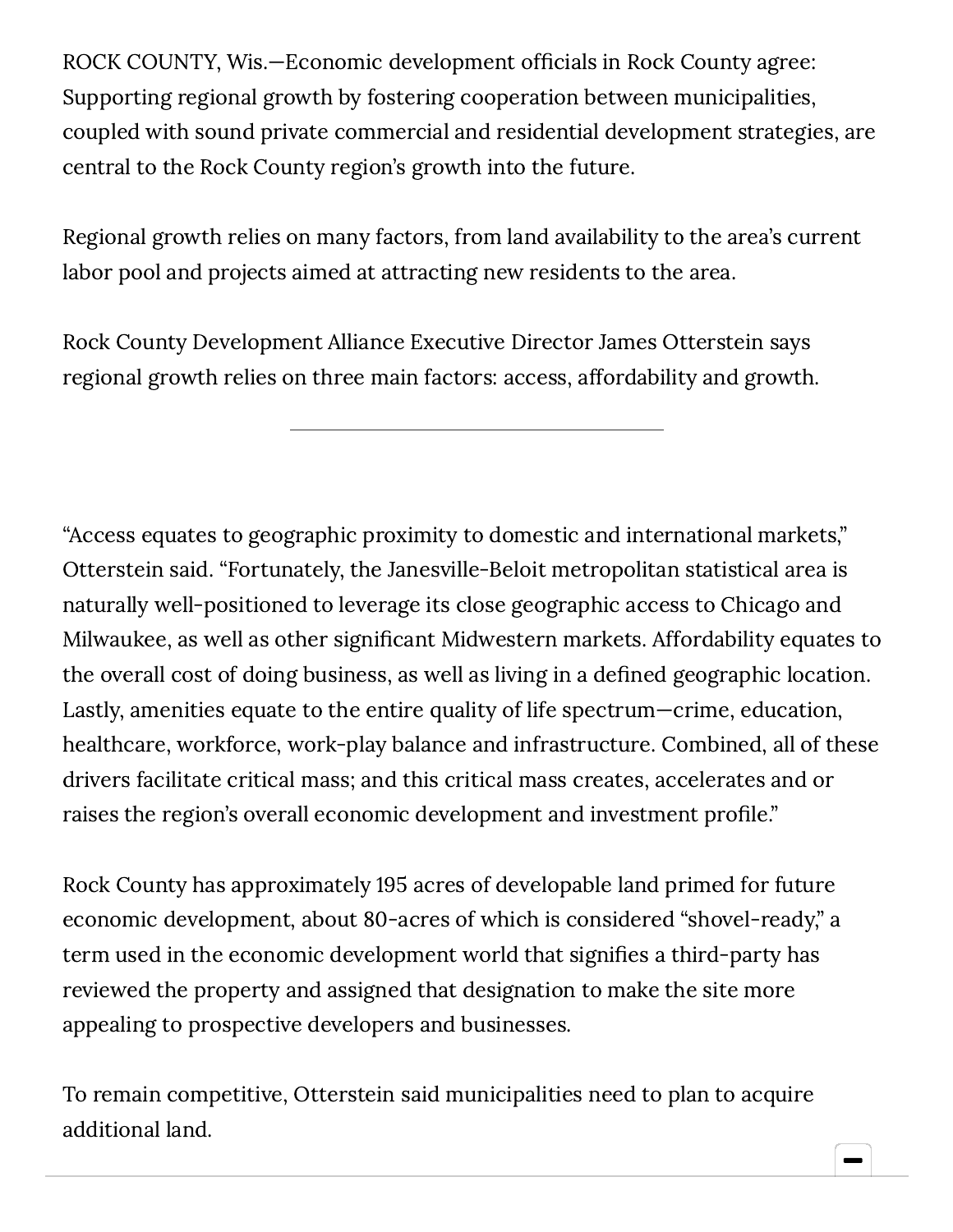"Whether this acquisition occurs directly or via a third-party arrangement, keeping the land inventory well-stocked is absolutely essential for remaining competitive," Otterstein said. "Given the complexities and related cost components of today's economic development projects, owners and investors alike are continually identifying reasons to eliminate a community or location from their consideration list."

Visit Beloit CEO Celestino Ruffini echoed the call for municipalities to remain collaborative, not competitive.

"We as a city and a region are competing against thousands of other towns in America," Ruffini said. "When a business is deciding to go there, what are we doing to set ourselves apart?"

A report published in the Summer of 2020 aimed at spurring economic growth in Beloit and the Stateline Area looks to erase boundary lines and show the collective spending power of the Stateline Area to attract future development.

The 10-Mile City Report encompasses the area extending 10 miles from Beloit's city center to include three counties, 14 zip codes and 37 census tracts in the Stateline Area. In the study area there are 3,360 businesses that employ an average of 50,583 people with an average unemployment rate of around 4%. Most of the employed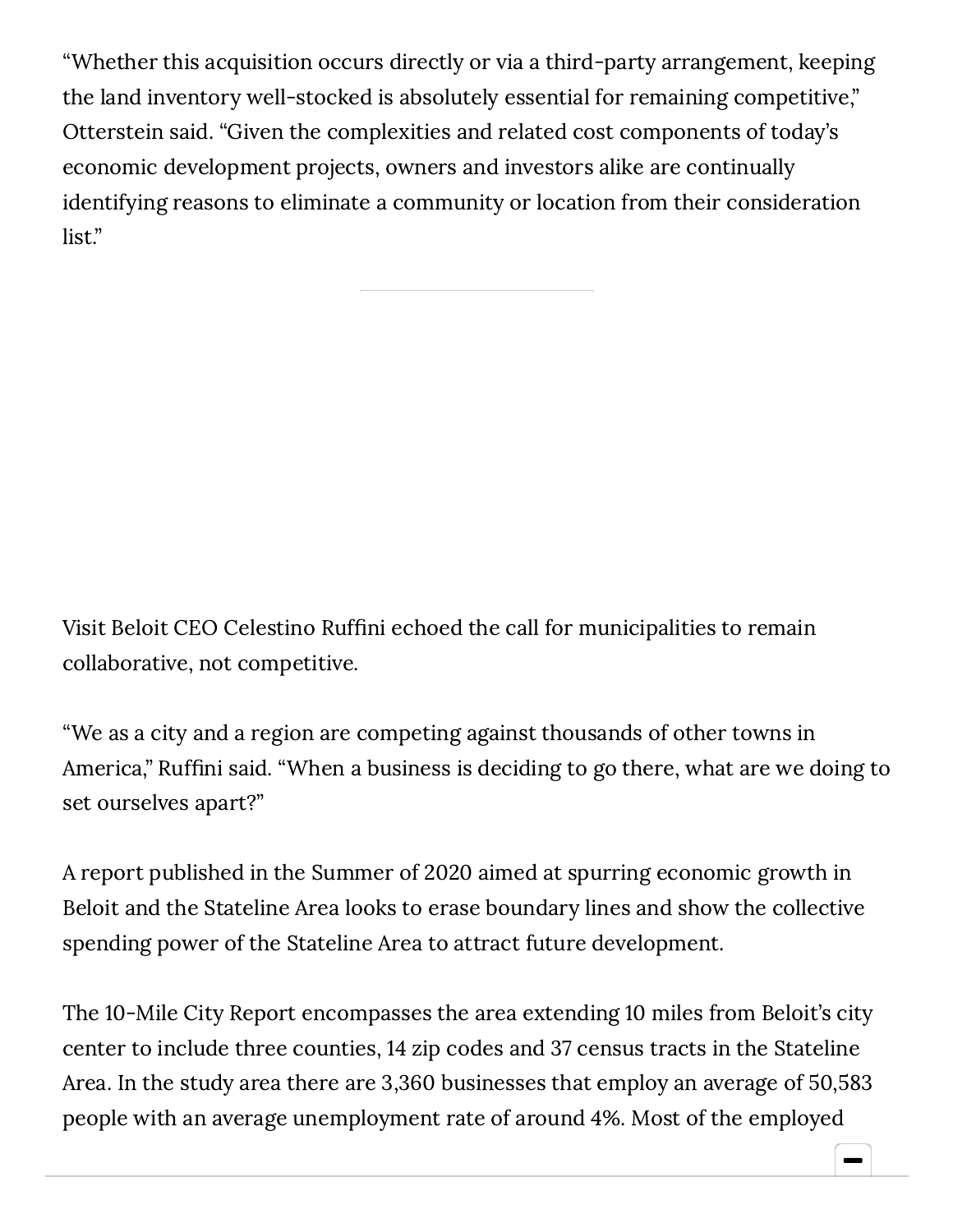population is within the services and manufacturing sectors 42.3% and 18.6%, respectively. In recent years, however, retail trades and food service, combined have grown to about 20% of all employees, the study shows.

The greatest areas for retail opportunities in the area are reflected in the study through calculating annual retail sales with consumer demand. The difference between the two indicate potential retail opportunities. In total, the area has a retail trade supply of \$1.53 billion and consumer demand of \$1.45 billion, leaving an \$82 million spending gap that's filled by consumer spending from outside the 10-mile area, the report said.

Industries including auto dealers and vehicle-related businesses have the largest retail opportunity with \$135.6 million annual potential sales followed by clothing and clothing accessory stores with \$47.52 million in annual potential sales. The thirdhighest industry of opportunity for new businesses includes furniture and home furnishing stores with an annual potential sales opportunity of \$32 million.

In terms of residential growth, 2020 Census data shows the towns of Beloit, Fulton, Janesville and Milton have grown in population since 2010, along with the cities and villages of Clinton, Edgerton, Evansville, Janesville, Milton and Orfordville. Population growth remained flat in the City of Beloit.

From a private developer's perspective, there's an ebb and flow to regional growth, said Hendricks Commercial Properties CEO Rob Gerbitz.

"In Beloit we really have done an amazing job of bringing the commercial to our community," Gerbitz said. "That was a focus of Hendricks Commercial/Geronimo Hospitality. We knew early on with the Beloit unemployment rate that we needed jobs first. The growth here in jobs has been spectacular and yet diverse at the same time."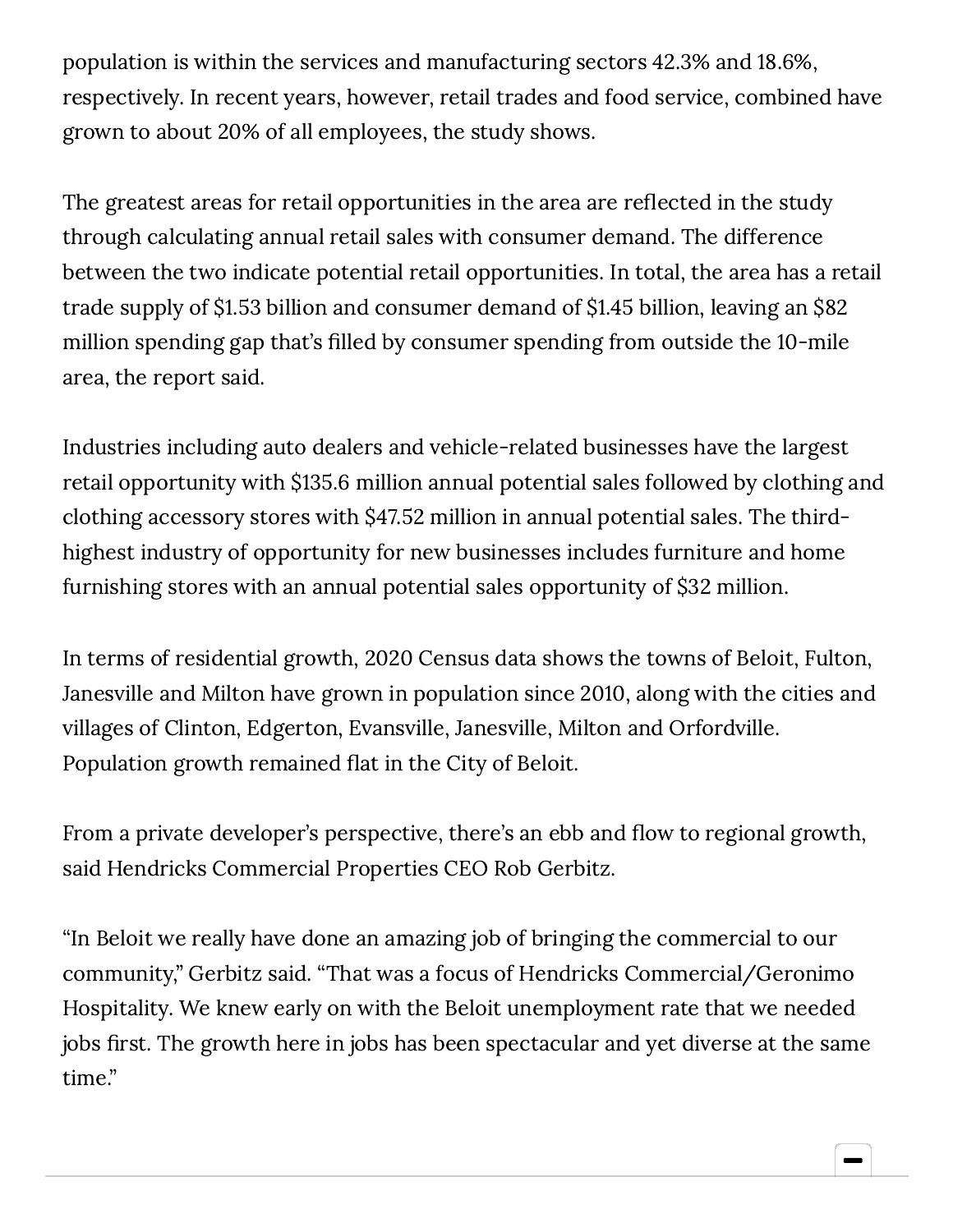The Gateway area in Beloit continues to be a hotbed of interest for businesses looking to relocate or build new in the area attracting growth to Beloit's business base, with the largest project being Amazon.

The Gateway Business Park includes Kerry Ingredients, the Staples Order Fulfillment Center, Kettle Foods/Campbells, The Morse Group, Specialty Tools, Alliance Development, NorthStar Medical Radioisotopes, Chicago Fittings, G5 Brewing Co. and Pratt Industries.

"Nearly two decades ago, we broke ground in the business park and have since seen thousands of jobs come to Beloit. The advanced planning by community and economic leaders back then prepared the way to provided needed jobs to support Beloit families," said GBEDC Board of Directors President Frank McKearn.

Commercial Property Group Partner Joel Patch said much like the development of the Gateway area, the City of Beloit "must expand its boundaries" and he added that the Shopiere Road/Interstate 39/90 interchange was "critical" for the city to naturally progress.

"There's very little land on Milwaukee Road to bring in new commercial developments, and in particular, retail options" Patch said. "Retailers are looking to build large tracts of land to build their facilities, from Meijer, Fleet Farm, Lowe's or Home Depot, as examples. Developers also need large tracts of land for power centers that would house businesses like Petsmart, Dick's Sporting Goods, Best Buy or Old Navy."

Boundary agreements can also play into regional growth, officials said, with Otterstein noting that much like other forms of legally binding contracts, the can become "politically charged and contested."